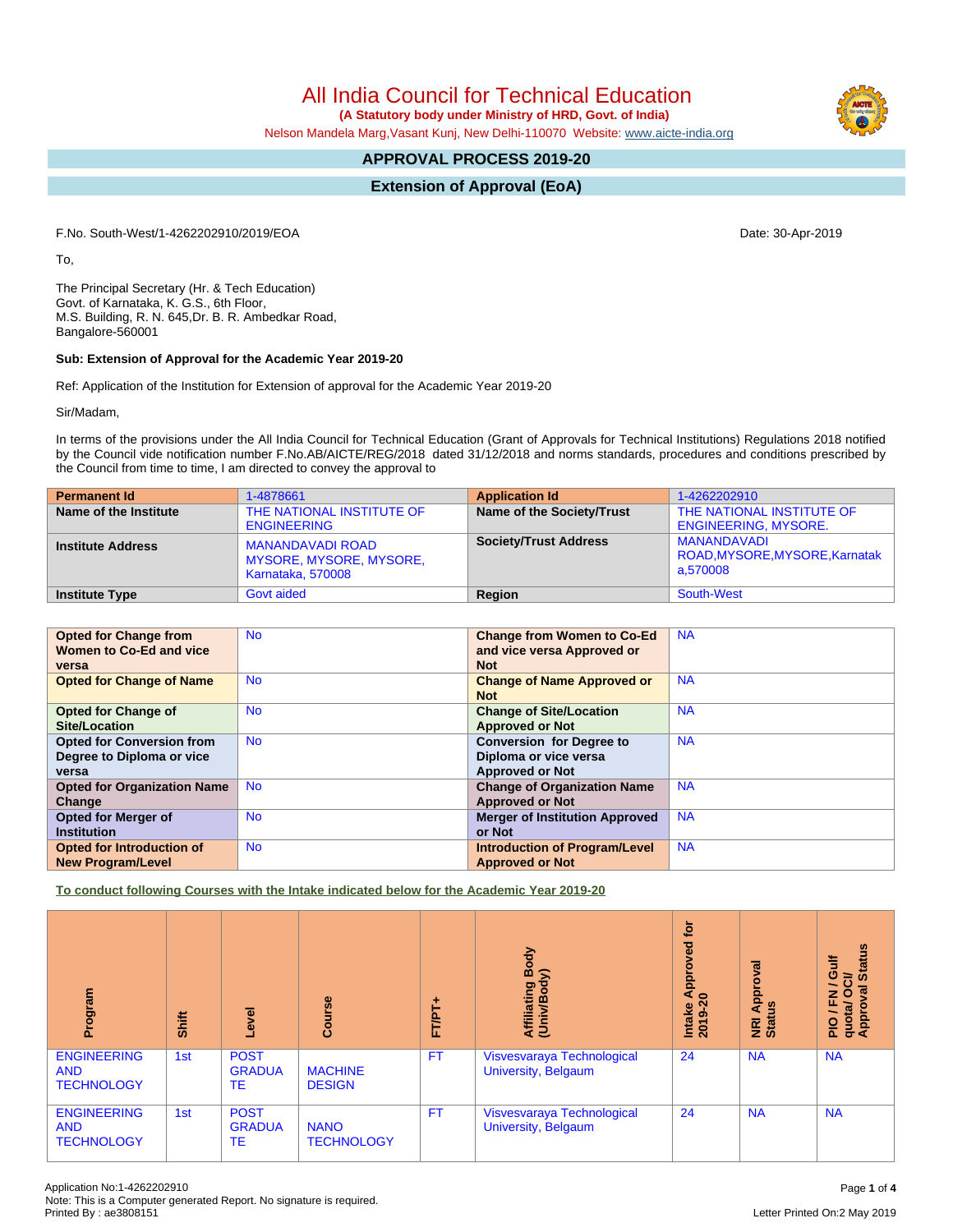| <b>ENGINEERING</b><br><b>AND</b><br><b>TECHNOLOGY</b> | 1st | <b>UNDER</b><br><b>GRADUA</b><br><b>TE</b> | <b>CIVIL</b><br><b>ENGINEERING</b>                                              | <b>FT</b> | Visvesvaraya Technological<br>University, Belgaum        | 120 | <b>NA</b> | <b>NA</b> |
|-------------------------------------------------------|-----|--------------------------------------------|---------------------------------------------------------------------------------|-----------|----------------------------------------------------------|-----|-----------|-----------|
| <b>ENGINEERING</b><br><b>AND</b><br><b>TECHNOLOGY</b> | 1st | <b>UNDER</b><br><b>GRADUA</b><br><b>TE</b> | <b>MECHANICAL</b><br><b>ENGINEERING</b>                                         | <b>FT</b> | Visvesvaraya Technological<br>University, Belgaum        | 180 | <b>NA</b> | <b>NA</b> |
| <b>ENGINEERING</b><br><b>AND</b><br><b>TECHNOLOGY</b> | 1st | <b>UNDER</b><br><b>GRADUA</b><br><b>TE</b> | <b>ELECTRICAL</b><br><b>AND</b><br><b>ELECTRONICS</b><br><b>ENGINEERING</b>     | <b>FT</b> | Visvesvaraya Technological<br><b>University, Belgaum</b> | 120 | <b>NA</b> | <b>NA</b> |
| <b>ENGINEERING</b><br><b>AND</b><br><b>TECHNOLOGY</b> | 1st | <b>UNDER</b><br><b>GRADUA</b><br><b>TE</b> | <b>ELECTRONICS &amp;</b><br><b>COMMUNICATIO</b><br><b>N ENGG</b>                | FT.       | Visvesvaraya Technological<br>University, Belgaum        | 120 | <b>NA</b> | <b>NA</b> |
| <b>ENGINEERING</b><br><b>AND</b><br><b>TECHNOLOGY</b> | 1st | <b>UNDER</b><br><b>GRADUA</b><br><b>TE</b> | <b>INDUSTRIAL AND</b><br><b>PRODUCTION</b><br><b>ENGINEERING</b>                | <b>FT</b> | Visvesvaraya Technological<br>University, Belgaum        | 60  | <b>NA</b> | <b>NA</b> |
| <b>ENGINEERING</b><br><b>AND</b><br><b>TECHNOLOGY</b> | 1st | <b>UNDER</b><br><b>GRADUA</b><br><b>TE</b> | <b>COMPUTER</b><br><b>SCIENCE AND</b><br><b>ENGINEERING</b>                     | <b>FT</b> | Visvesvaraya Technological<br>University, Belgaum        | 120 | <b>NA</b> | <b>NA</b> |
| <b>ENGINEERING</b><br><b>AND</b><br><b>TECHNOLOGY</b> | 1st | <b>UNDER</b><br><b>GRADUA</b><br><b>TE</b> | <b>INFORMATION</b><br><b>SCIENCE AND</b><br><b>ENGINEERING</b>                  | <b>FT</b> | Visvesvaraya Technological<br>University, Belgaum        | 120 | <b>NA</b> | <b>NA</b> |
| <b>MCA</b>                                            | 1st | <b>POST</b><br><b>GRADUA</b><br>TE         | <b>MASTERS IN</b><br><b>COMPUTER</b><br><b>APPLICATIONS</b>                     | <b>FT</b> | Visvesvaraya Technological<br>University, Belgaum        | 60  | <b>NA</b> | <b>NA</b> |
| <b>ENGINEERING</b><br><b>AND</b><br><b>TECHNOLOGY</b> | 1st | <b>POST</b><br><b>GRADUA</b><br><b>TE</b>  | <b>HYDRAULICS</b><br><b>ENGINEERING</b>                                         | <b>FT</b> | Visvesvaraya Technological<br>University, Belgaum        | 18  | <b>NA</b> | <b>NA</b> |
| <b>ENGINEERING</b><br><b>AND</b><br><b>TECHNOLOGY</b> | 1st | <b>POST</b><br><b>GRADUA</b><br><b>TE</b>  | <b>POWER</b><br><b>SYSTEMS</b>                                                  | <b>FT</b> | Visvesvaraya Technological<br>University, Belgaum        | 18  | <b>NA</b> | <b>NA</b> |
| <b>ENGINEERING</b><br><b>AND</b><br><b>TECHNOLOGY</b> | 1st | <b>POST</b><br><b>GRADUA</b><br>TE         | <b>PRODUCTION</b><br><b>ENGINEERING</b><br><b>SYSTEM</b><br><b>TECHNOLOGY</b>   | <b>FT</b> | Visvesvaraya Technological<br>University, Belgaum        | 12  | <b>NA</b> | <b>NA</b> |
| <b>ENGINEERING</b><br><b>AND</b><br><b>TECHNOLOGY</b> | 1st | <b>POST</b><br><b>GRADUA</b><br><b>TE</b>  | <b>COMPUTER</b><br><b>APPLICATIONS</b><br><b>IN INDUSTRIAL</b><br><b>DRIVES</b> | FT.       | Visvesvaraya Technological<br>University, Belgaum        | 18  | <b>NA</b> | <b>NA</b> |
| <b>ENGINEERING</b><br><b>AND</b><br><b>TECHNOLOGY</b> | 1st | <b>POST</b><br><b>GRADUA</b><br><b>TE</b>  | <b>INFORMATION</b><br><b>TECHNOLOGY</b>                                         | <b>FT</b> | Visvesvaraya Technological<br>University, Belgaum        | 18  | <b>NA</b> | <b>NA</b> |
| <b>ENGINEERING</b><br><b>AND</b><br><b>TECHNOLOGY</b> | 1st | <b>POST</b><br><b>GRADUA</b><br><b>TE</b>  | <b>INDUSTRIAL</b><br><b>AUTOMATION</b><br><b>AND ROBOTICS</b>                   | <b>FT</b> | Visvesvaraya Technological<br>University, Belgaum        | 18  | <b>NA</b> | <b>NA</b> |
| <b>ENGINEERING</b><br><b>AND</b><br><b>TECHNOLOGY</b> | 1st | <b>POST</b><br><b>GRADUA</b><br>TE.        | <b>STRUCTURAL</b><br><b>ENGINEERING</b>                                         | <b>FT</b> | Visvesvaraya Technological<br>University, Belgaum        | 18  | <b>NA</b> | <b>NA</b> |
| <b>ENGINEERING</b><br><b>AND</b><br><b>TECHNOLOGY</b> | 1st | <b>POST</b><br><b>GRADUA</b><br>TE         | <b>COMPUTER</b><br><b>NETWORKING</b><br><b>AND</b>                              | <b>FT</b> | Visvesvaraya Technological<br>University, Belgaum        | 24  | <b>NA</b> | <b>NA</b> |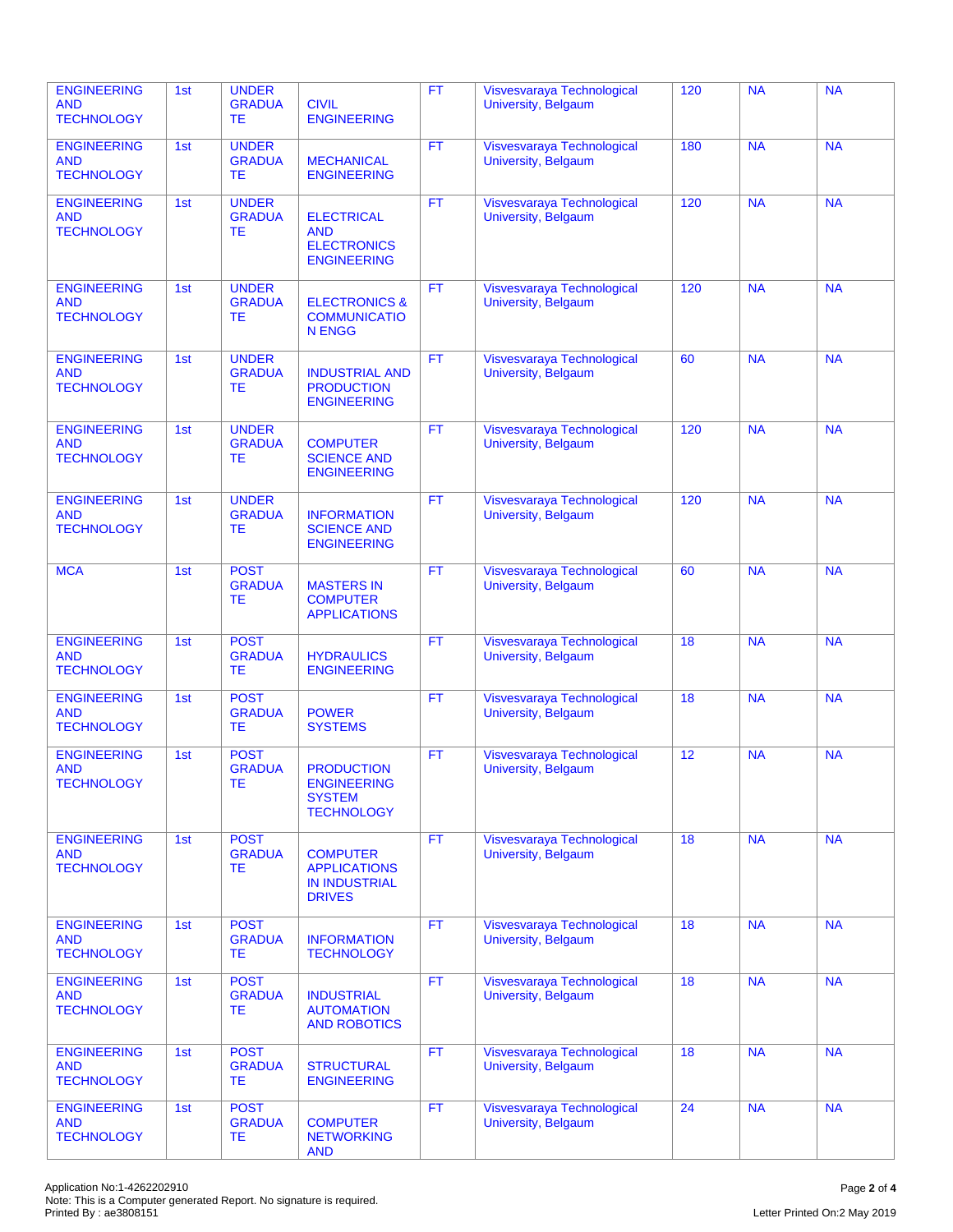|                                                       |     |                                     | <b>ENGINEERING</b>                                             |           |                                                    |    |           |           |
|-------------------------------------------------------|-----|-------------------------------------|----------------------------------------------------------------|-----------|----------------------------------------------------|----|-----------|-----------|
| <b>ENGINEERING</b><br><b>AND</b><br><b>TECHNOLOGY</b> | 1st | <b>UNDER</b><br><b>GRADUA</b><br>TE | <b>CIVIL</b><br><b>ENGINEERING</b>                             | <b>PT</b> | Visvesvaraya Technological<br>University, Belgaum  | 60 | <b>NA</b> | <b>NA</b> |
| <b>ENGINEERING</b><br><b>AND</b><br><b>TECHNOLOGY</b> | 1st | <b>POST</b><br><b>GRADUA</b><br>ТE  | <b>NETWORKING</b><br><b>AND INTERNET</b><br><b>ENGINEERING</b> | FT.       | Visvesvaraya Technologic<br>al University, Belgaum | 18 | <b>NA</b> | <b>NA</b> |

+FT –Full Time,PT-Part Time

In case of any differences in content in this Computer generated Extension of Approval Letter, the content/information as approved by the Executive Council / General Council as available on the record of AICTE shall be final and binding.

Strict compliance of Anti-Ragging Regulation: - Approval is subject to strict compliance of provisions made in AICTE Regulation notified vide F. No. 37- 3/Legal/AICTE/2009 dated July 1, 2009 for Prevention and Prohibition of Ragging in Technical Institutions. In case Institution fails to take adequate steps to Prevent Ragging or fails to act in accordance with AICTE Regulation or fails to punish perpetrators or incidents of Ragging, it will be liable to take any action as defined under clause 9(4) of the said Regulation.

### **It is mandatory to comply all the essential requirements as given in APH 2019-20(appendix 6)**

NOTE: If the State Government / UT / DTE / DME has a reservation policy for admission in Technical Education Institutes and the same is applicable to Private & Self-financing Technical Institutions, then the State Government / UT/ DTE / DME shall ensure that 10 % of Reservation for EWS would be operational from the Academic year 2019-20 without affecting the percentage reservations of SC/ST/OBC/General . However, this would not be applicable in the case of Minority Institutions referred to the clause (1) of Article 30 of **Constitution of India.**

> **Prof. A.P Mittal Member Secretary, AICTE**

Copy to:

- **1. The Director Of Technical Education\*\*, Karnataka**
- **2. The Registrar\*\*,** Visvesvaraya Technological University, Belgaum
- **3. The Principal / Director,**

The National Institute Of Engineering Manandavadi Road Mysore, Mysore,Mysore, Karnataka,570008

**4. The Secretary / Chairman,** The National Institute Of Engineering, Mysore. Manandavadi Road. Mysore,Mysore, Karnataka,570008

### **5. The Regional Officer,**

All India Council for Technical Education Health Centre Building Bangalore University Campus Bangalore - 560 009, Karnataka

### **6. Guard File(AICTE)**